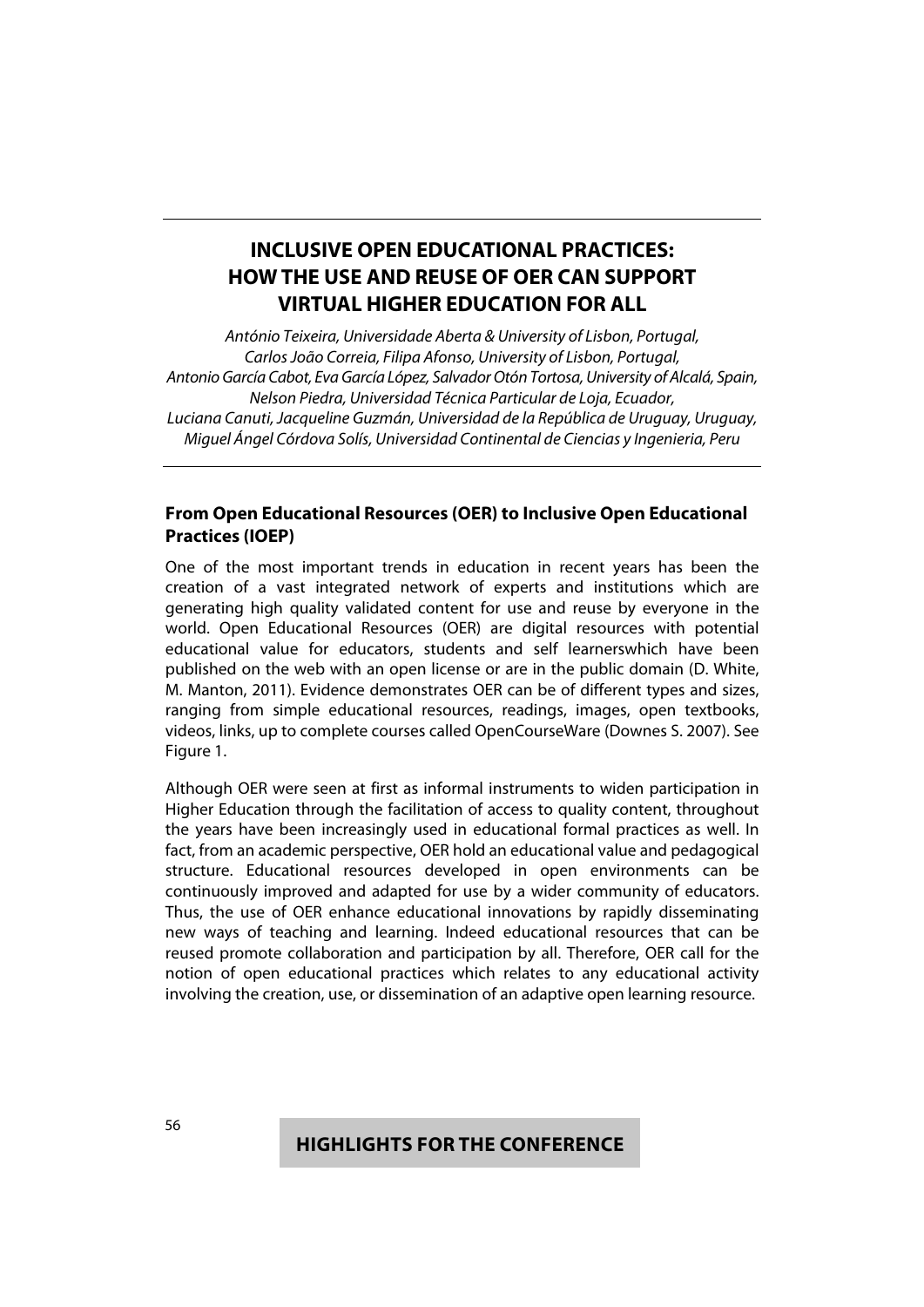

Figure 1. Ontology Concept map on OER / OCW (Piedra N. et al, 2010)

However, even if OER are increasingly available across the globe, evidence shows their use is not proportional. This is due to the fact that the production of free access digital resources alone is a necessary but not sufficient condition to widen participation in Higher Education. In order to achieve this goal we need to develop strategies that effectively integrate the use of these materials in the daily practice of teachers and students, as well as improve the visibility of existing resources. This new emerging concept of open educational practices (OEP) can be best defined as practices which support the (re) use and production of OER in the framework of educational policies that promote innovative pedagogical models, and respect and empower learners as co-producers on their lifelong learning process. After concentrating on building infrastructure and tools, researchers and practitioners have learned how critical for success it is to move now to the design of improved learning experiences and innovation in educational settings, particularly formal ones. Beyond access to open learning architectures, the focus of open education is now on learning as a process that can be built and shared in an inclusive way.

In this paper we submit the idea that online open education needs also to fully integrate a third pillar apart from technology and pedagogy, which is ethics. In order to be fully open, virtual education needs to be inclusive. And, to assure this objective, it needs to articulate learning tools and methods with values.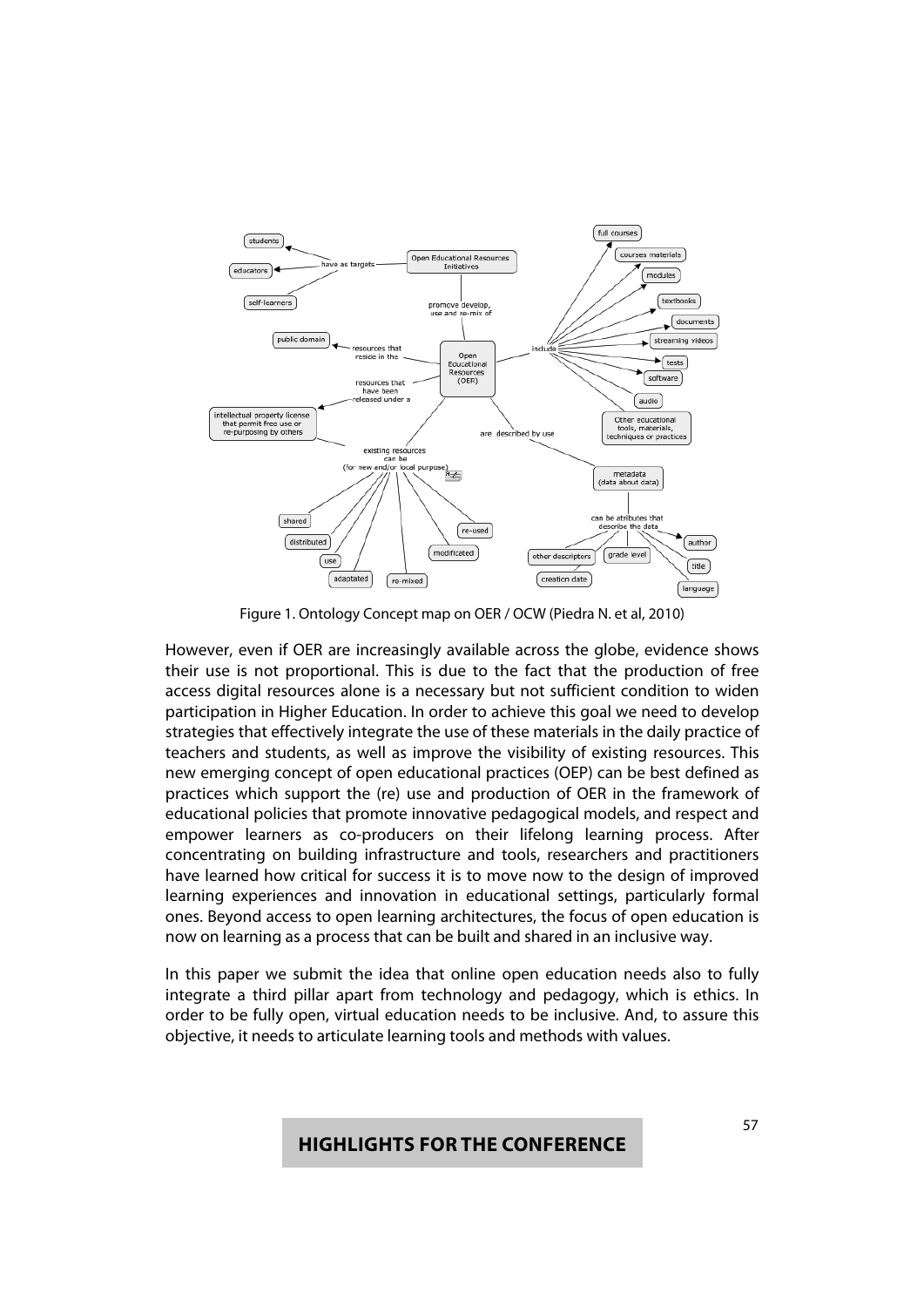### **The 2012 Paris OER Declaration paves the way for IOEP**

Since the 2003 World Summit on the Information Society Declaration of Principles, the online education community has assumed the commitment to build a peoplecentred, inclusive and development-oriented Information Society. One where everyone can create, access, utilize and share information and knowledge. The recent 2012 Paris OER Declaration follows the same path by explicitly recommending all national states to "promote and use OER to widen access to education at all levels, both formal and non-formal, in a perspective of lifelong learning, thus contributing to social inclusion, gender equity and special needs education" (Unesco, 2012).

Indeed every human being has equally the right to learn. However, this universal right calls for a differentiated realization. In fact, opposite to common belief, widening participation in Higher Education is not achieved by simply providing mass-access to quality content. On the contrary, the universal validation of that generic right critically depends on the possibility of each and everyone access content according to his/her own differentiated needs. When considering learners with disabilities, the issue of accessibility becomes more complex indeed. Different kinds of special needs may be involved (physical, sensitive, cognitive). This notion of different kinds of accessibility makes it imperative therefore to use a holistic approach to the design, use and reuse of OER. This is an approach which promotes inclusive open educational practices.

Given the international regulatory framework on the rights of learners with disabilities, each country has established special laws for securing these rights. These regulations seek to ensure equal opportunity, non-discrimination and universal accessibility for people with disabilities. In the context of technology and distance education a number of standards and guidelines have been developed to help ensure that digital resources produced/used in the field of education are accessible for all. In general these studies consider the accessibility only in relation to the design of resources. However, as discussed in this paper, at the time of measuring the accessibility of resources it is critical to ensure guidelines for OER use and reuse which consider the different types of disabilities and educational aspects involved in an integrated way.

### **Accessibility Standards for OER**

The concept of OER is commonly associated with sharing open content in public repositories. This concept of OER is independent of the format used for files, which can be PDF, HTML, etc.. One way to classify these OER would be based on whether or not they meet accessibility standards. For example, in the case of web-based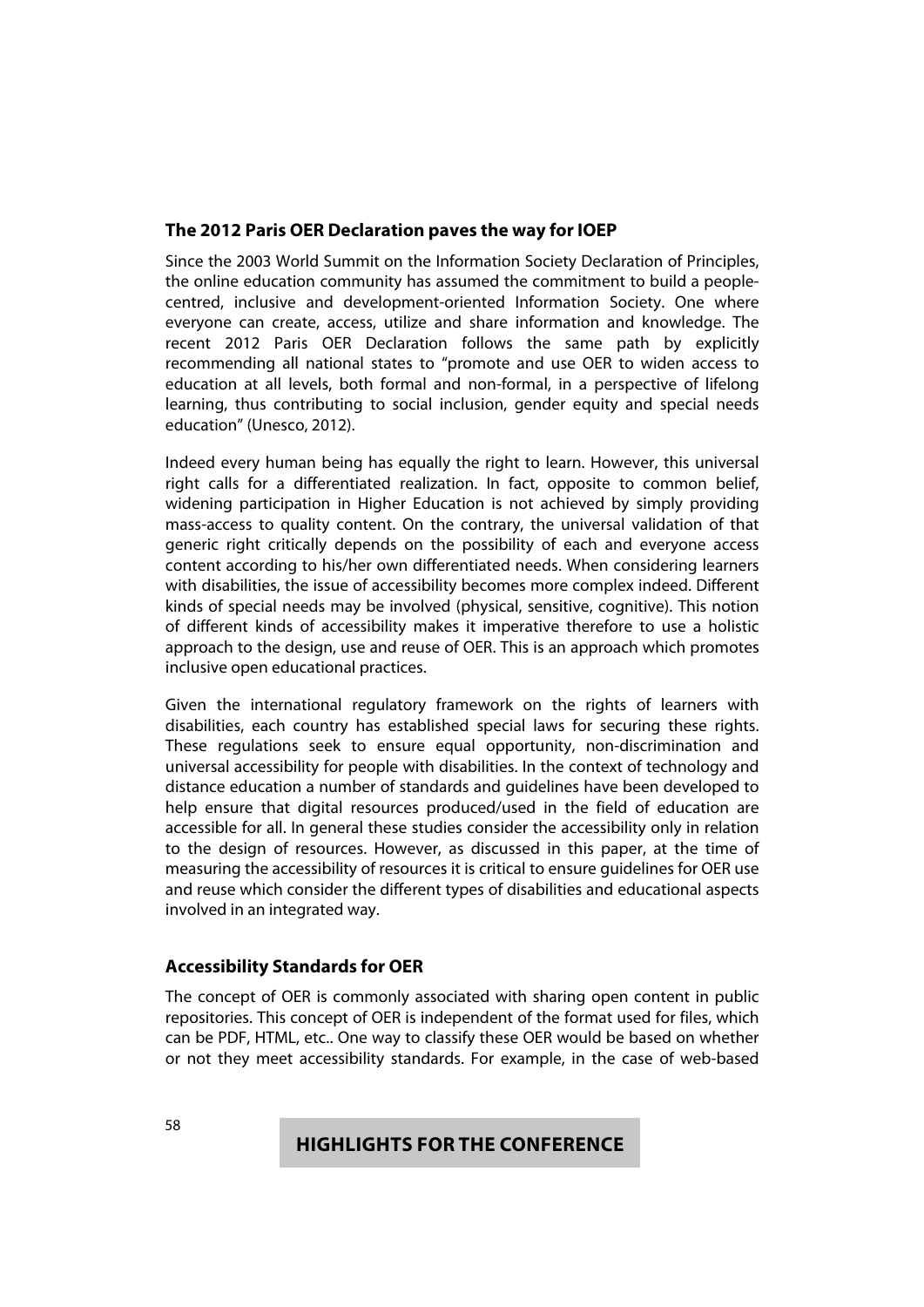resources OER could be classified according to web accessibility standard WCAG 2.0. WCAG is the acronym for Web Content Accessibility Guidelines, developed by the WAI (Web Accessibility Initiative, a branch of the W3C (World Wide Web Consortium) which monitors the web accessibility.

Whereas "equal opportunity" not only refers to the accessibility of the resource but also covers the conceptual content accessibility of the resource, it is proposed to extend the principles of perception and understanding of the WCAG [16] to the content of the resource (pedagogical / cognitive accessibility), and classify the resources from evaluations by users, experts and end users, considering the different types of disabilities and educational resource pedagogical purpose.

The WCAG [16] standard specifies guidelines in the production of web resources in order to assure they are robust, understandable, operable and perceptible to people with disabilities. These patterns guide the web design, and each pattern contains a set of checkpoints with different priorities (priority 1, 2 or 3). Compliance with all priority points 1 states that the design of the web resource will have a level of accessibility, i.e. complies with all that HAS to be accessible. If the application meets all checkpoints of priority 1 and 2 then the resource achieves an AA accessibility level, i.e. complies with all that HAS and NEEDS to. And finally fulfilling all priority points 1, 2 and 3 AAA accessibility level is reached, indicating that the resource meets all checkpoints that HAS to, NEEDS to and SHOULD comply with. In short, WCAG 2.0 accessibility focuses on web design resources, and accessibility levels (A, AA and AAA) are established based on the fulfilment of all checkpoints of priority 1, 2 and / or 3. Such guidelines for accessibility of OER design are not limited to web resources, but extend to other formats of educational resources, such as PDF [18], [19] and Macromedia Flash [20].

In recent years several evaluation projects and proposals of metrics assessing the accessibility of web resources have been developed. Some of these works focus on the measurement / assessment of online learning environments considering education as an integrated, interrelated and dynamic process where technical aspects (platforms, resources) and pedagogical ones (such as educational processes, cognitive styles) interact. Other works focus on the measurement of web resources, many of which based on the WCAG standard (Vigo M., Arrue M., Brajnik G., Lomuscio R., Abascal J., 2007; Brajnik G., Lomuscio R., 2007; Freire A., Fortes R., Turine M., Paiva D., 2008). In these last two works in particular two considerations appear repeatedly: (1) it is not enough to simply measure WCAG 2.0 checkpoints compliance, and (2) the importance of complying or not with the checkpoints is related to the educational purpose of the resource and the type of disability which affects the user.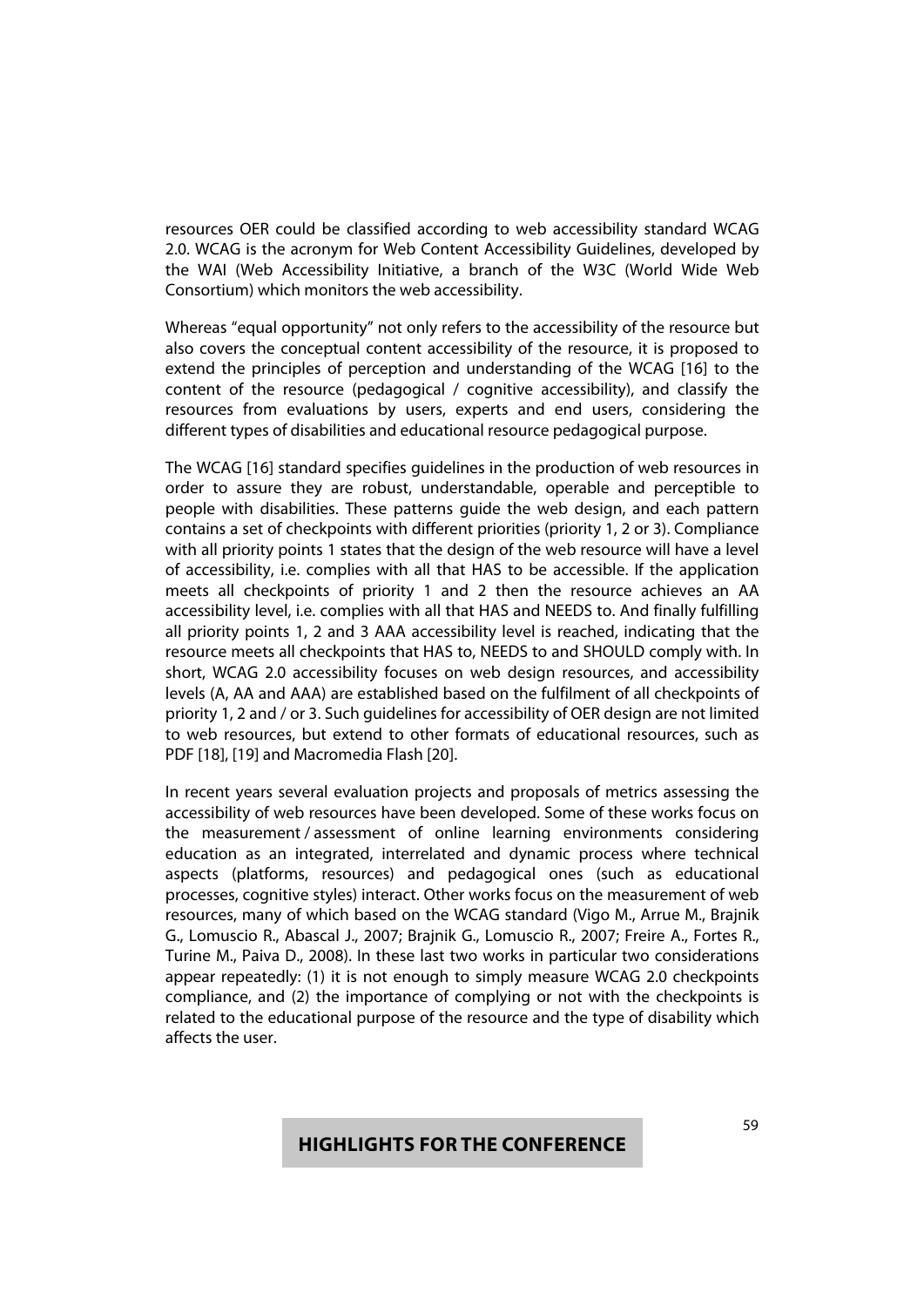Brajnik G., R. Lomuscio (2007), present a very interesting problem that can be related directly with our case. It is whether the metrics describe if a website is more accessible for certain user groups than others. The authors propose a methodology for measuring accessibility that combines automatic evaluations based on WCAG, with the expert reviews which should consider the types of disabilities and objectives. They advocate a mapping between WCAG checkpoints and types of barriers related to the types of disabilities.

Most research has considered the pedagogical aspects related to learning objects, the user's profile and the context of use, using metadata for describing educational aspects of the object or resource, and scents or judgments made by the community (experts, end users, and others). Different styles of assessment range from very simple mechanisms as an indication by the user if the resource was helpful to more sophisticated forms as LORI used by the project eLera [21] filled by experts. Therefore, a possible way to classify OER may be considering the level of understanding of the content of the resource perceived by different user profiles, determined by the type of disability, while taking into account the pedagogical objective of the resource.

### **The WCAG 2.0**

WCAG was first published in 1999 in its version 1.0. A second version (WCAG 2.0) was published in 2008. In the first version the standard established general principles of accessible design. It is divided into 14 guidelines that provide design solutions and using as an example common situations in which the design of a page may cause problems of access to information. The guidelines also contain a series of checkpoints (65 in total) that help detect errors.

Each checkpoint is assigned to one of three priority levels set by the guidelines:

- Priority 1: are those aspects which a web designer **has** to comply with because, otherwise, certain groups of users could not access the website information.
- Priority 2: are those aspects which a web designer **needs** to comply with because, if it were not so, it would be very difficult to access information to certain groups of users.
- **•** Priority 3: are those things that a web designer **should** comply because, otherwise, some users may experience some difficulties in accessing information.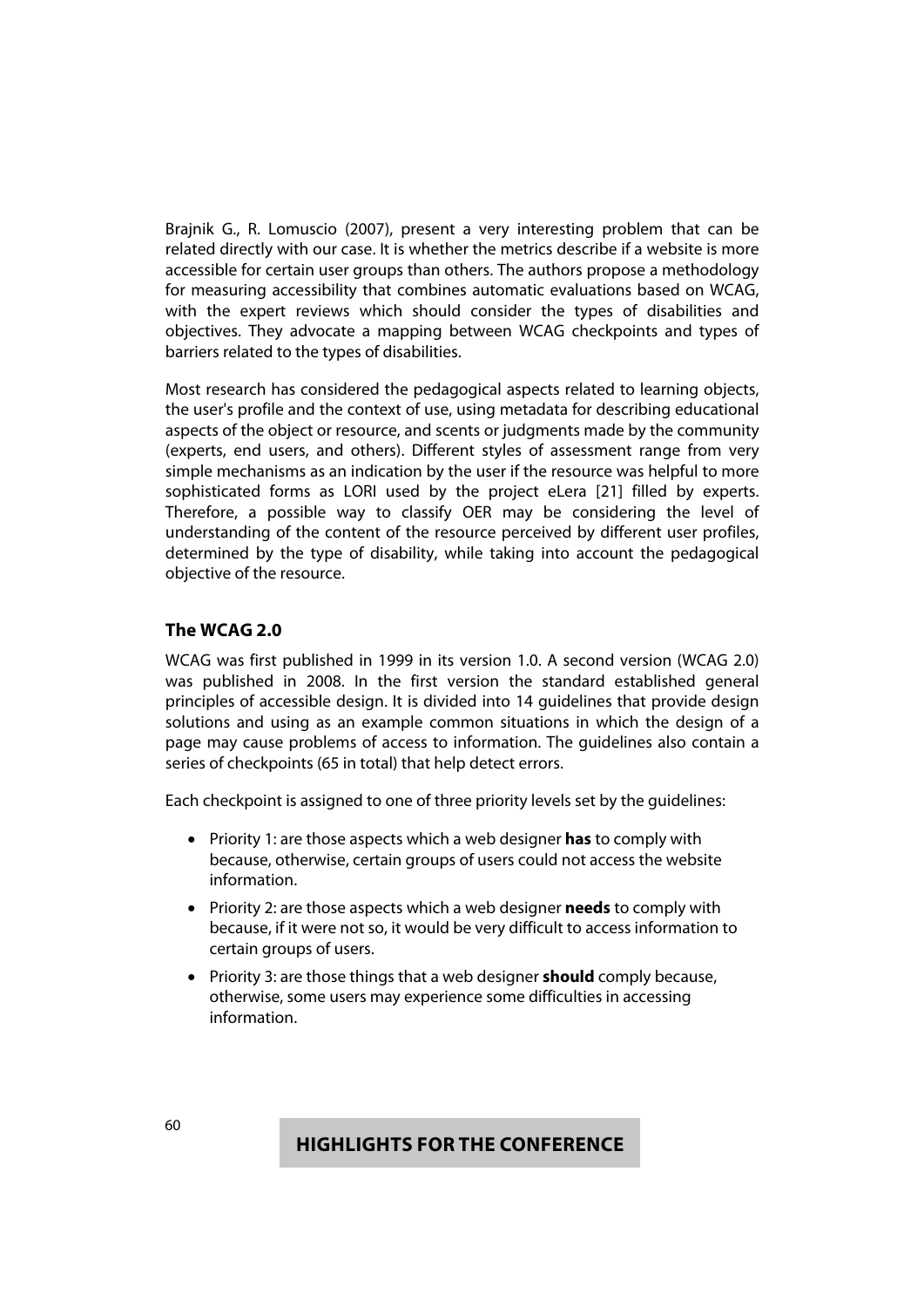According to these checkpoints pursuant levels are set:

- Conformance Level "A": all checkpoints of priority 1 are satisfied.
- Conformance Level "Double-A": all checkpoints of priority 1 and 2 are satisfied.
- Conformance Level "Triple-A": all checkpoints of priority 1, 2 and 3 are satisfied.

As for WCAG 2.0, it is an official W3C recommendation which is based on the1.0 version. It bases on four fundamental principles: **Perceivable**, **Operable**, **Understandable** and **Robust** (in reference to the features of an accessible Web document).

- Perceptible: The information components and the user interface should be presented to users in a way that can be perceived.
- Operable: The components of the user interface and navigation must be operable.
- Understandable: Information and the management of the user interface must be understandable.
- Robust: Content must be robust enough to work with current and future technologies.

Each of these principles divides in various patterns to a total of 12. Each of these patterns in turn is atomized into "success criteria" (Success Criteria) that form validation and which total 61 (in concept, equivalent to the 65 checkpoints of the WCAG 1.0). W3C recommends that new and updated content apply WCAG 2.0 instead of 1.0.

### **A proposal for accessibility classification**

In light of the principle of "equality of opportunity" in education, one may wish accessibility should have an educational component related to the level of understanding the users may have of the OER content. We therefore propose a classification based on the references described in the previous section which addresses in an integrated way the educational objectives of OER, the difficulty level of understanding of the content of the resource, and the user profile determined by the type of disability.

On one hand it is proposed to classify the level of OER according to the WCAG 2.0 accessibility level achieved, by the pedagogical objective of the resource and the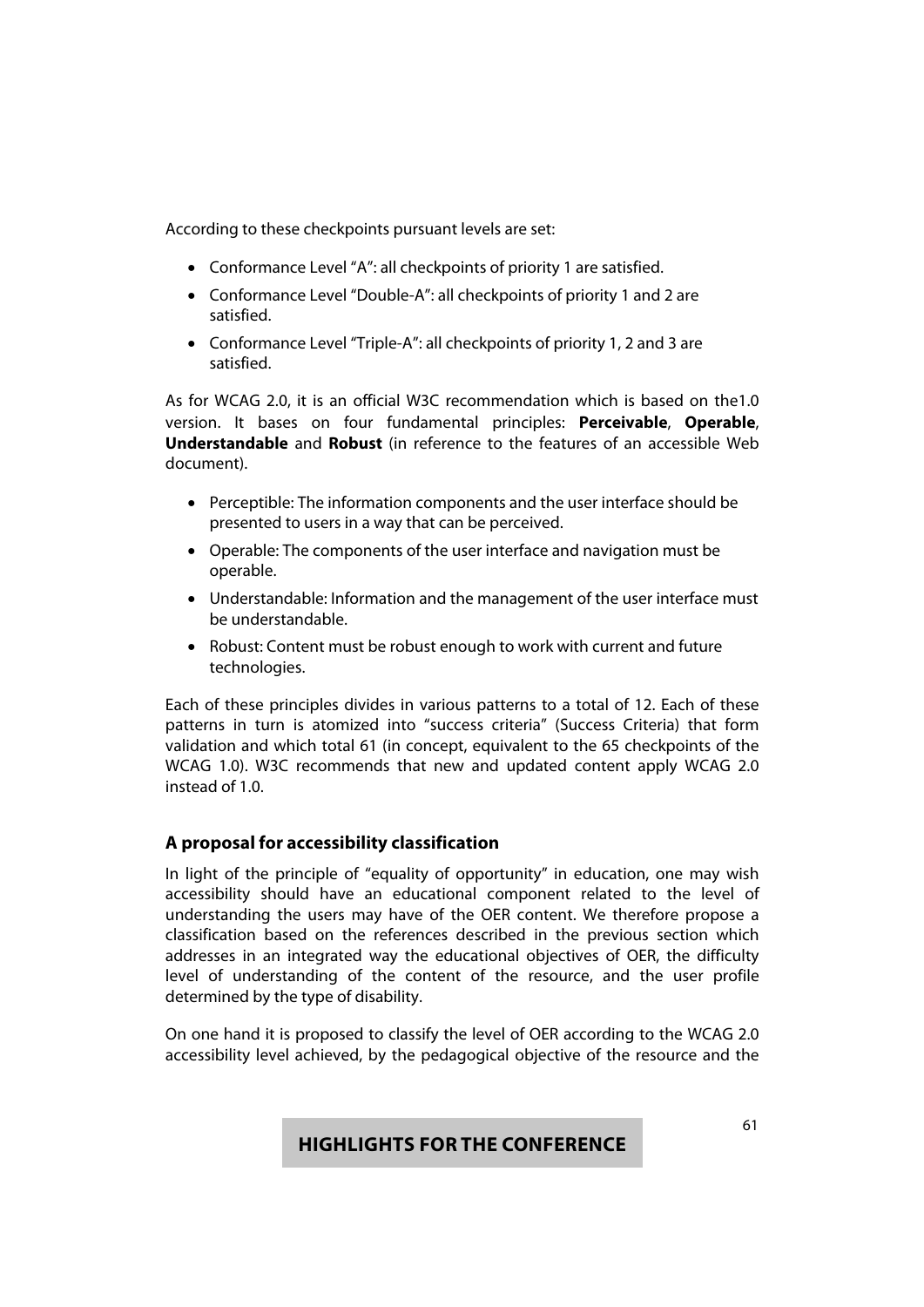types of contexts of use (user profile and / or characteristics of the environment) determined by the types of disabilities. For this, we will use the method proposed by Brajnik G. and R. Lomuscio (2007), presented in the previous section, according to which a mapping between the checkpoints of the WCAG 2.0 and the types of barriers is used [22]. Experts determine how to classify the resource according to the type of disability and educational purpose. In our case we suggest to ask experts to indicate the degree of importance (high, medium, low) of each barrier. In this sense a resource will have a:

- level of "pedagogical accessibility A" if it meets all checkpoints listed as "highly" important by experts;
- level of "pedagogical accessibility AA" if it meets all checkpoints listed as of "high" and "medium" importance;
- level of "pedagogical accessibility AAA" if it meets all checkpoints, that is the ones listed as of "high", "medium" and "low" importance.

We note that a resource not meeting WCAG AA level, could nevertheless be classified with level "educational accessibility AA" according to this classification if the non complied checkpoints affect only aspects which are irrelevant to the pedagogical objective of the object or to the context of use. This is because in both cases these aspects are of low importance.

In addition we propose to classify OER regarding the understanding of content achieved by the different user profiles. We call this "pedagogical content accessibility" of OER for different types of disabilities. Basic assessments of "the information contained in the application" (very easy to understand, was understood, difficult to understand) made by end users grouped according to their disability profile will make possible to classify OER by level of content understanding in each type of disability. This type of evaluation allows that classification of OER in what regards understanding of content for different disabilities is determined by users themselves using the resource and will be increasingly accurate.

|                               | <b>Very Easy to Understand</b> | <b>Easy to Understand</b> | <b>Difficult to Understand</b> |
|-------------------------------|--------------------------------|---------------------------|--------------------------------|
| Problems of Sight             |                                |                           |                                |
| Problems of Earring           |                                |                           |                                |
| Problems of Moving            |                                |                           |                                |
| <b>Cognitive Difficulties</b> |                                |                           |                                |
| $\cdots$                      |                                |                           |                                |

Table 1: Classification according to "Pedagogical Accessibility to Content"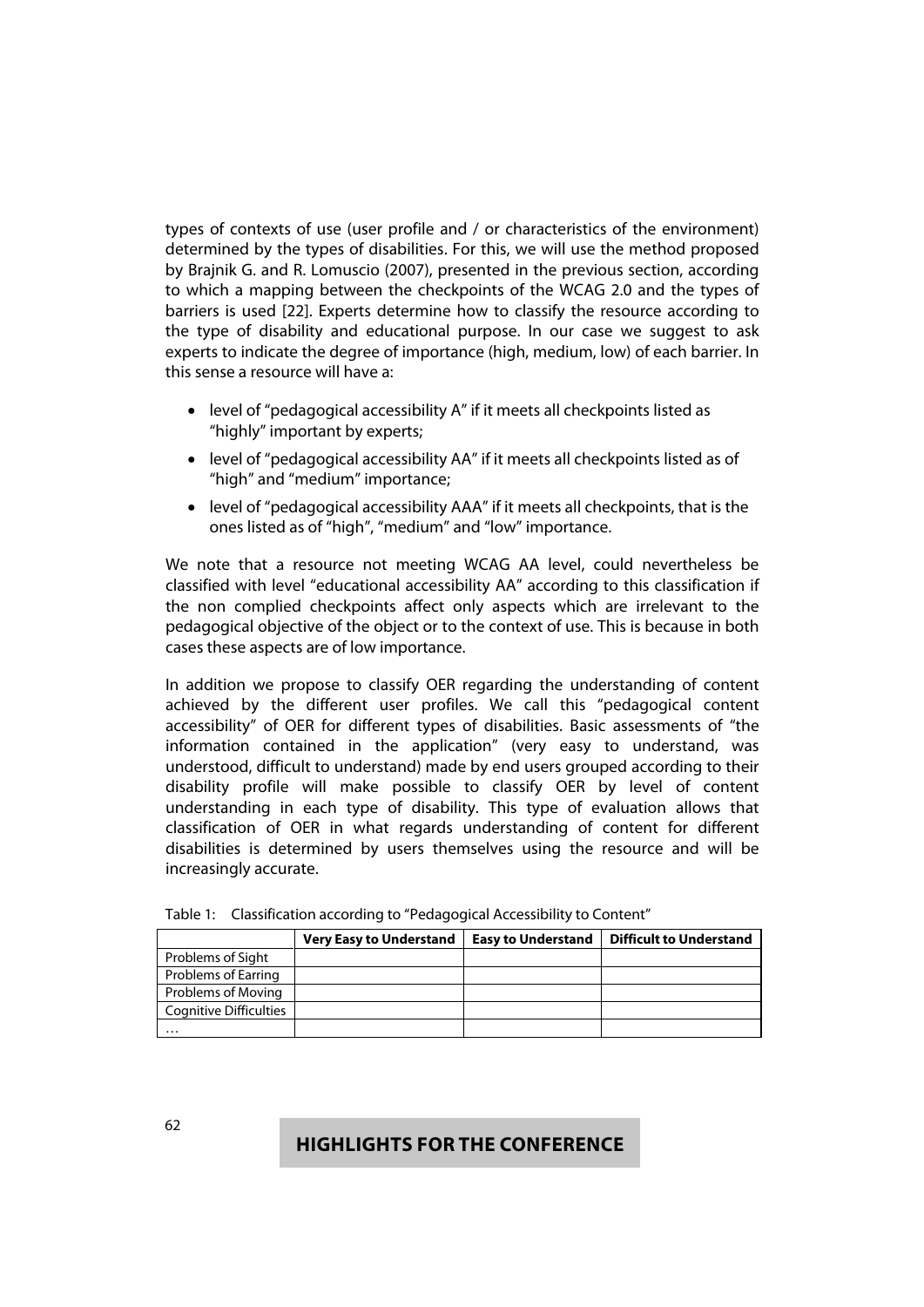Classifications proposed here follow a similar direction to the concept managed by the IMS (IMS, 2002) when linking OER with comparability. Because it is possible for different OER to share a same pedagogical objective although having been developed using different technologies each offering features by type of disability (video, text, etc..). In short, they may have been designed for specific user profiles or contexts of use.

As shown in the discussion, pedagogical aspects are critical to determine OER accessibility. In light of this, we have presented a set of procedures that make possible to include them in the evaluation and classifications of OER. The proposal presented in this paper combines important elements in the evaluation of resources or learning objects. These include automatic assessments, community assessments (end users, experts), WCAG, types of disability and educational objectives. We must determine the level of detail of the types of disabilities that will be used in the project. It could disaggregate large groups as 'hearing problems' into more specific groups such as "deafness", "hard of hearing", etc.. This type of classification manages to bridge the points of view of design and pedagogy, articulating them in an ethical framework.

### **Conclusions**

It is critical for every author and web designer of OER to be aware of the ethical and legal aspects which justify delivering accessible academic content. In fact, the educational value of OER use depends on how these resources allow access to quality learning experiences for all. This is why OER authors and web designers should be trained in the technical aspects needed to provide educational content in an accessible format. Keeping in mind however that in order to adapt or create material that is accessible to people with special educational needs (ex: physical disabilities) may require in several cases the assistance of qualified personnel, whether related professionals or specialized institutions.

Creating accessible OER is as important as measuring the degree of accessibility achieved; not only from a technological point of view but pedagogical as well. Therefore, it is necessary to have evaluation processes which take into account standards, pedagogical goals, users' profiles and contexts of use. These kinds of evaluations require the participations of authors, experts, reviewers, and end users, who provide feedback that can be used in the evaluation processes.

There are formats and technical platforms which are more accessible than others, allowing more easily to change the language or parts of the document. Thus, the realization of the universal right to access quality content by all individuals,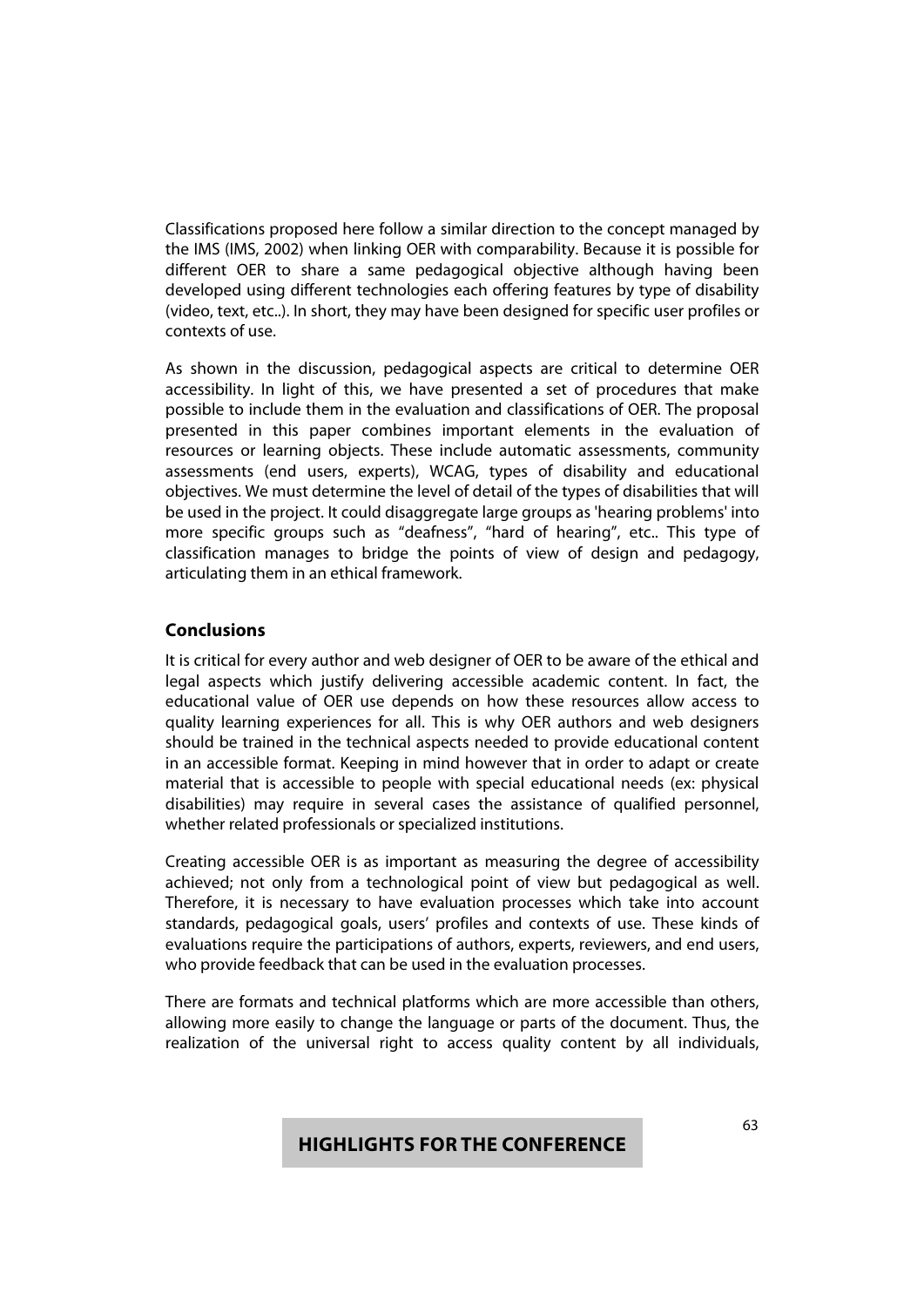including the ones with special needs, is basically an ethical responsibility of all content providers of open education resources.

Finally, a note should also be presented regarding the critical aspects of searching and finding OER, as well as accessibility of content for all. The later also constitutes a part of the ethical responsibility of open education providers. In fact, all open digital resources must be described using metadata and should be interchangeable. However, even in the cases this feature is met, differences in the programs may make it difficult to search through different education systems. This is another ethical challenge of the global OEP community.

#### **References**

- 1. Atkins, D.E.; Brown, J. and Hammond, A. (2007). A Review of the Open Educational Resources (OER) Movement: Achievements, Challenges, and New Opportunities. http://www.hewlett.org/uploads/files/Hewlett\_OER\_report.pdf
- 2. Camilleri, A.F.; Ehlers, U.D. (2011). Mainstreaming Open Educational Practice. Recommendations for Policy. OPAL Consortium
- 3. Brajnik, G.; Lomuscio, R. (2007). SAMBA: a Semi-Automatic Method for Measuring Barriers of Accessibility. ASSESTS'07, Proceedings of the 9th international ACM SIGACCESS conference on Computers and Accessibility. (pp. 43-50). Arizona USA.
- 4. Brajnik G. [http://sole.dimi.uniud.it/~giorgio.brajnik/projects/bw/bw.html#nv\_d7e325]
- 5. Burgos, J.V.; Ramírez, M.S. (2011). Movilización de Recursos Educativos Abiertos: Enriqueciendo la Práctica Educativa, Revista Digital "La Educación"; No.146; Diciembre, 2011. http://educoas.org/portal/la\_educacion\_digital/146/pdf/EXPR\_vladimirburgos\_ ES.pdf
- 6. Commonwealth of Learning (2011). Guidelines for Open Educational Resources (OER) in Higher Education.
- 7. Conole, G.; McAndrew, P.; Dimitriadis, Y. (2010). The role of CSCL pedagogical patterns as mediating artefacts for repurposing Open Educational Resources. In F. Pozzi and D. Persico (Eds), Techniques for Fostering Collaboration in Online Learning Communities: Theoretical and Practical.
- 8. Downes, S. (2007). Models for Sustainable Open Educational Resources. In Interdisciplinary Journal of Knowledge and Learning Objects, vol. 3.